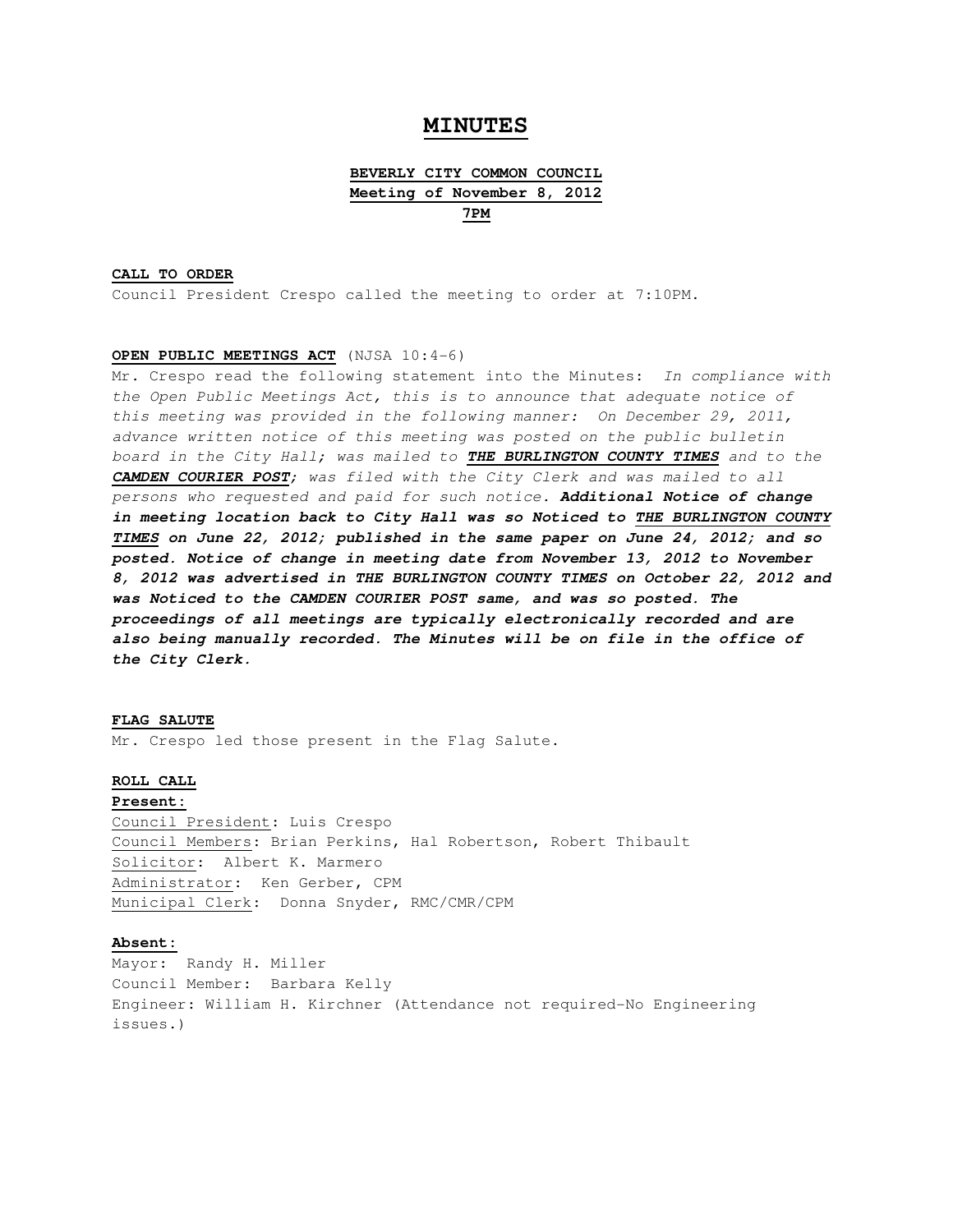## **MINUTES**

The Regular Council Meeting Minutes of October 23, 2012 were Approved with a Motion by Thibault, Second by Robertson. Roll Call Vote – All Ayes. Motion Carried.

The Executive Session Minutes of October 23, 2012 were Approved with a Motion by Thibault, Second by Robertson. Roll Call Vote – All Ayes. Motion Carried.

## **BILLS LIST**

The Bills List of November 8, 2012 was moved to the end of the Resolution Section of the Agenda to accommodate inclusion of same for voting.

## **RESOLUTIONS**

## **RESOLUTION 2012-254**

A Resolution authorizing year-end payment in lieu of Employee Medical/Dental Insurance, in the set annual amount of \$1,040.50 as provided by the City of Beverly and in accordance with the Beverly City Employee Handbook and in compliance with the current CWA Contractual Agreement, for the following employees who are covered by their own Insurance, and have provided the required documentation for same. These payments are made with Certification of Funds by the Beverly City CFO.

> Donna F. Snyder - \$1,040.50 Kenneth C. Gerber  $-$  \$1,040.50

 Upon discussion relative to the savings incurred by the City, Motion to Approve was made by Thibault, Second by Robertson. Roll Call Vote – All Ayes. Motion Carried.

## **RESOLUTION 2012-255**

 A Resolution authorizing payback for 40 hours of prior accumulated Vacation Time to the employees as listed below, in the amounts as stipulated, and as provided for in the Beverly City Employee Handbook and the current CWA Contractual Agreement, payable at the first pay period of December 2012. These payments are made with Certification of Funds by the Beverly City CFO.

| Kenneth C. Gerber | \$33.65/hr. x 31 hrs. |  | \$1,043.15       |
|-------------------|-----------------------|--|------------------|
| Dorothea M. Jones | \$22.97/hr. x 40 hrs. |  | \$918.80         |
| Sheldon Merritt   | \$14.34/hr. x 40 hrs. |  | $5 \quad 573.58$ |
| Daniel Schoen     | \$19.01/hr. x 40 hrs. |  | \$760.55         |
| Donna F. Snyder   | \$26.44/hr. x 40 hrs. |  | \$1,057.60       |

 Motion to Approve by Thibault, Second by Robertson. Roll Call Vote – All Ayes. Motion Carried.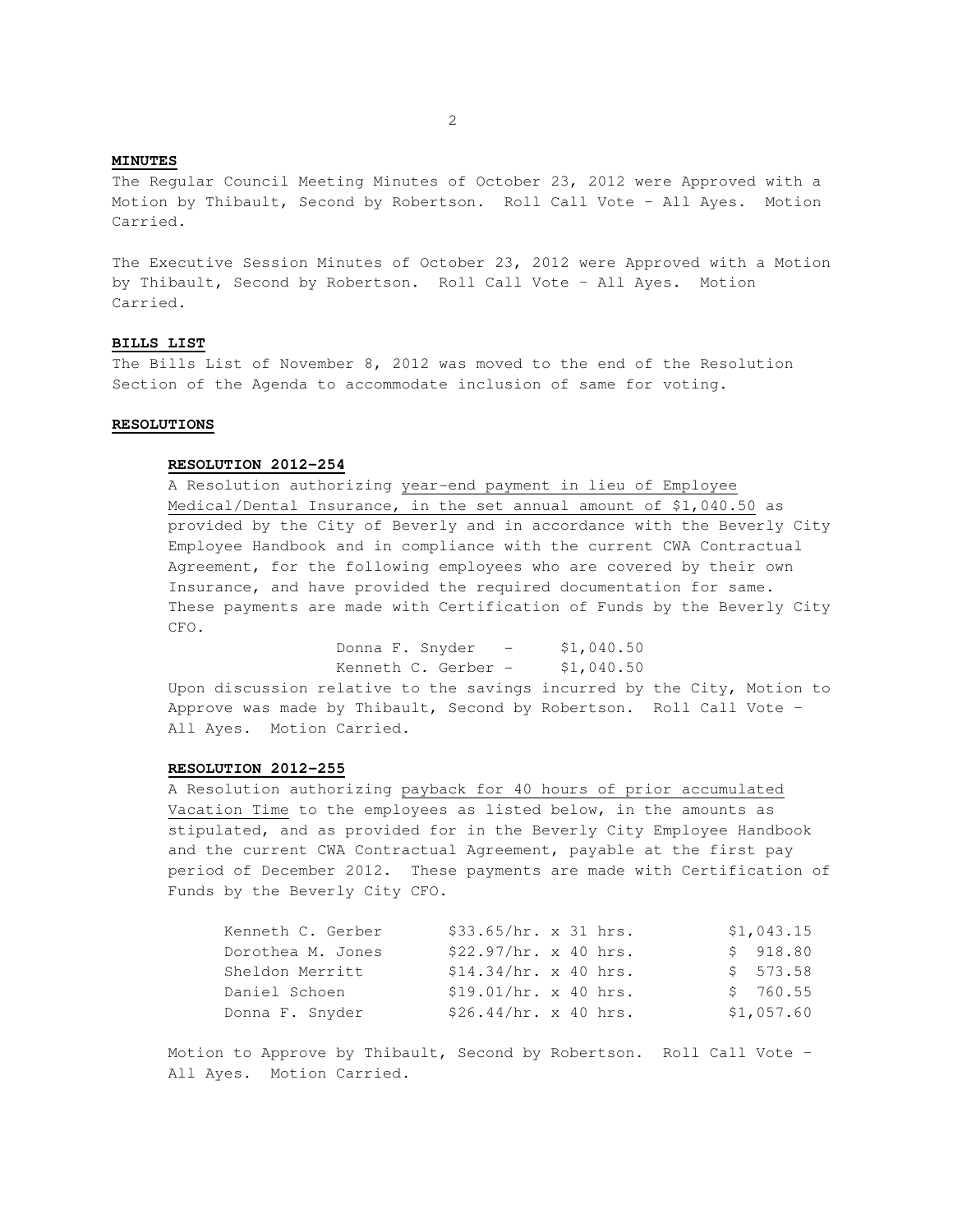## **RESOLUTION 2012-256**

 A Resolution authorizing advanced Vacation Pay, in accordance with the requirements of the Beverly City Employee Handbook, Page 50, to Kenneth C. Gerber, Director of Public Safety/Administrator, and further requesting said payment on December 4, 2012 as a separate paycheck, vacation being taken December 3 through and including December 14, 2012. This payment is made with Certification of Funds by the Beverly City CFO. Motion to Approve by Thibault, Second by Robertson. Roll Call Vote – All Ayes. Motion Carried.

#### **RESOLUTION 2012-257**

 A Resolution authorizing the request for carry-over of 144 Vacation hours into 2013 for Donna F. Snyder, RMC/CMR/CPM, Beverly City Municipal Clerk/Registrar/JIF Claims Coordinator/JIF Safety Coordinator, in compliance with written request requirement per Beverly City Employee Handbook, Page 30, Section B. Carry-over is requested due to limited staffing and volume of workload. Motion to Approve by Thibault, Second by Perkins. Roll Call Vote – All Ayes. Motion Carried.

## **RESOLUTION 2012-258**

 A Resolution authorizing payment of \$1,500.00 to Beverly City employee Daniel Schoen as partial satisfaction of the Judgment in the matter known as "Daniel Schoen V. City of Beverly". This payment is made with Certification of Funds by the Beverly City CFO. Motion to Approve by Thibault, Second by Robertson. Roll Call Vote – All Ayes. Motion Carried.

## **RESOLUTION 2012-259**

 A Resolution authorizing a Disabled Parking Space at 511 Warren Street (corner of Locust and Warren-space actually on Locust), all required documentation being submitted and inspection of site completed by the Director of Public Safety. Motion to Approve by Title Only, pending the Administrator contacting the Engineer for verification of compliance with current Traffic rules and regulations, made by Thibault, Second by Robertson. Roll Call Vote – All Ayes. Motion Carried.

## **In correlation with Resolution 2012-259, the following Ordinance is placed on the Agenda by Title, pending Engineering input:**

## **ORDINANCE 2012-11**

 An Ordinance of the Common Council of the City of Beverly regarding parking on Locust Street, and restricting parking to only the West Side of Locust throughout the 300 Block. Said Ordinance will come before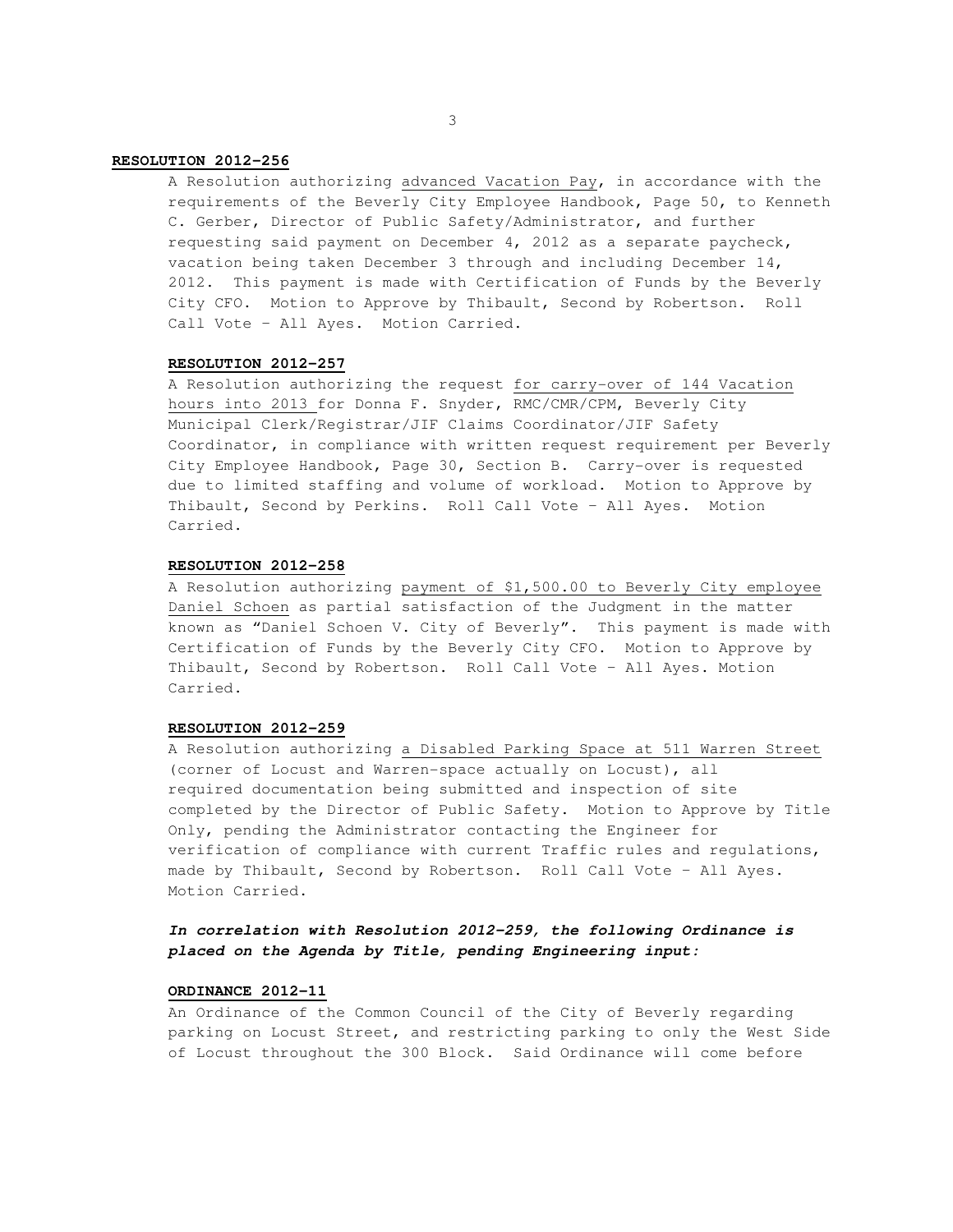Council at their meeting on **December 11, 2012 at 7PM at City Hall** for Second Reading/Public Hearing, at which time all those wishing to be heard on same will be so heard. Copies of said Ordinance are available in the office of the Municipal Clerk, 446 Broad Street, Beverly, NJ 08010 during regular business hours M-F, 9A-5P. Motion to Approve on First Reading/Introduction by Thibault, Second by Perkins. Roll Call Vote – All Ayes, except Robertson-Abstain. Motion Carried.

#### **RESOLUTION 2012-260**

 A Resolution authorizing Discharge of Mortgage on Beverly City property known as 231 Walnut Street, Block 1057/Lot 8, conditioned upon all appropriate documentation being received and processed. Motion to Approve by Robertson, Second by Thibault. Roll Call Vote – All Ayes. Motion Carried.

#### **NEW BUSINESS**

Ms. Snyder advised the following: The League of Municipalities Conference cancelled due to effects of Hurricane Sandy. All Room reservations have been cancelled and municipalities will be contacted regarding dates for refunds on same. State Registrar classes which were to be held all day on Tuesday, November 13, will now be rescheduled for January/February 2013. Municipal Registrars will be advised of the timing for same.

#### **OLD BUSINE**SS

None at this time.

## **CORRESPONDENCE**

In the absence of Mayor Miller, Correspondence as follows was read by Ms. Snyder, and will be processed/filed accordingly in the office of the Municipal Clerk:

The League of Municipalities "Budget Update Sessions" have been set. See the Clerk for Registration information.

A 200' Notice was received from Edgewater Park Land Use Department regarding application by the Greater Victory Ministries for use of a portion of the premises as a house of worship at the Park Plaza Shopping Center, 4313 S. Rte. 130, Edgewater Park. The change is a permitted Conditional Use in the zone. Public Hearing will be held 11/15/12 at 7PM at the Edgewater Park Municipal Facility.

The United Way sign-up sheets for contribution are available in the Clerk's office. This can be done through Payroll deduction or a one-time contribution.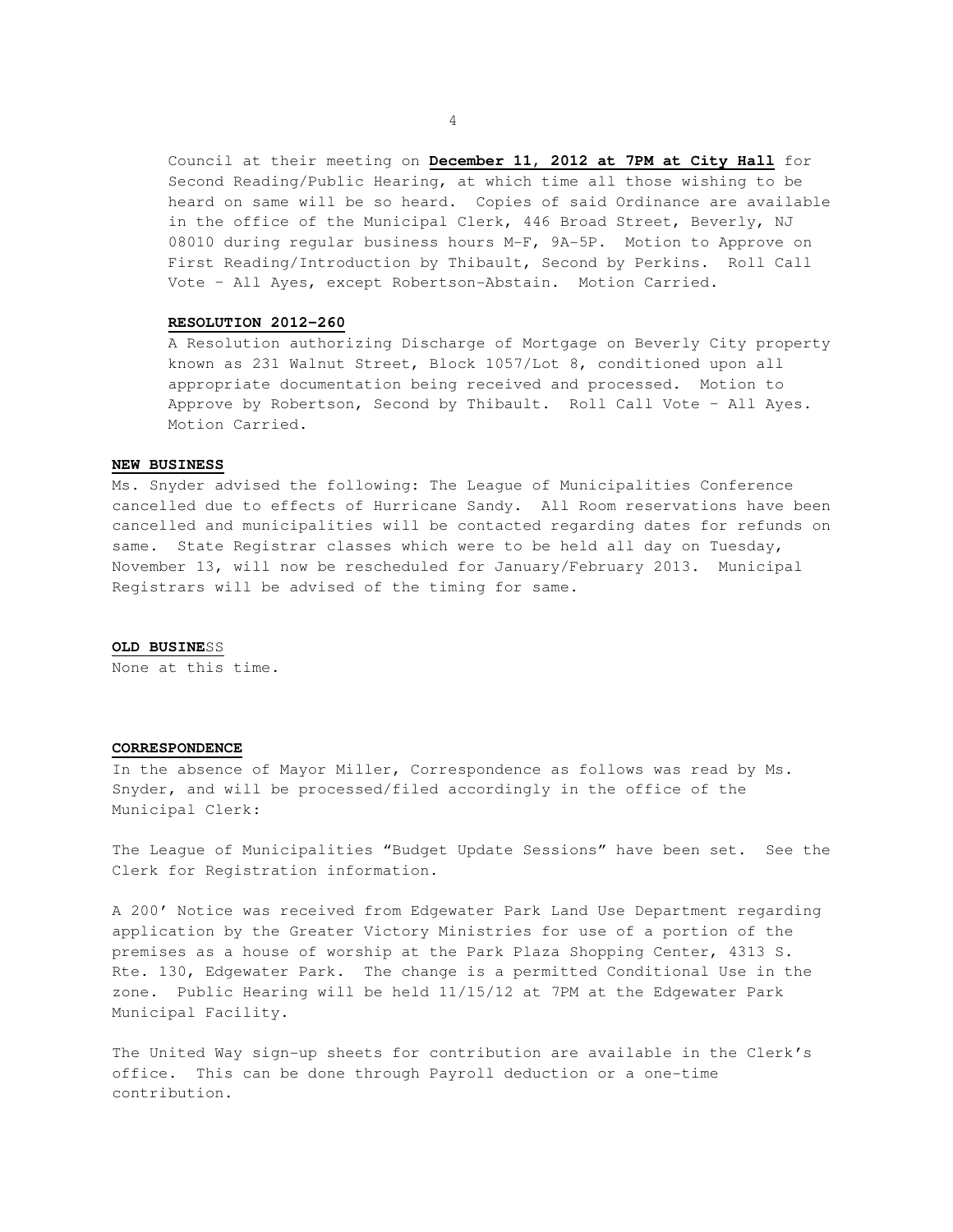#### **COMMENTS/REPORTS**

#### **ADMINISTRATOR**

Mr. Gerber thanked all Emergency Management Staff and Volunteers who worked through Hurricane Sandy. The City had some trees and wires down, but Edgewater Park took most of the hit. Per FEMA request, all local businesses were called re losses suffered, and our initial report has been sent to FEMA. The netting on top of the Leaf Vac needs replacing. We received a quote of \$1,400 however our Shared Services Agreement with Willingboro Township re Maintenance/Repair will save the City approximately \$800 as they will do the repair for \$600. The City's Housing Inspections also fall under a Shared Services Agreement with Willingboro. A new Inspector will be assigned shortly.

### **SOLICITOR**

Mr. Marmero advised that he felt it would be beneficial to meet unofficially with the three newly elected Council Members who will take office in January 2013 to update them on Executive Items. They would sign a Confidentiality Statement, and the meeting would be with them, Administrator Gerber and Mr. Marmero. There is no requirement to advertise said meeting as the individuals are not yet sworn in Council Members. A date will be coordinated and advised.

## **ENGINEER – Attendance not required at this meeting.**

## **COUNCIL MEMBERS**

Mr. Thibault asked about current Police staffing. It was reported that two out of the three out were back, with the third returning to work on Friday. Mr. Thibault stated that he stopped by the Fire House during Hurricane Sandy And that all were handling the emergency well. He stated that several residents had asked why nothing was up on the City Website about the Hurricane status. Mr. Gerber responded by stating that Emergency Management was handling everything through "Robo Calls" and that it was felt it should be left at that for the most current information.

Mr. Robertson reported that the new "Blue Carts" for recycling were being assembled on Monday, 11/26, and would be delivered on Tuesday, 11/27. The week of 11/19, "Door Hangers" were to be delivered to the City for distribution to applicable residences informing them of delivery. All were reminded that the Carts go with the property. He also advised that the dangling "shoes" were to be removed from the high wires by PSE&G.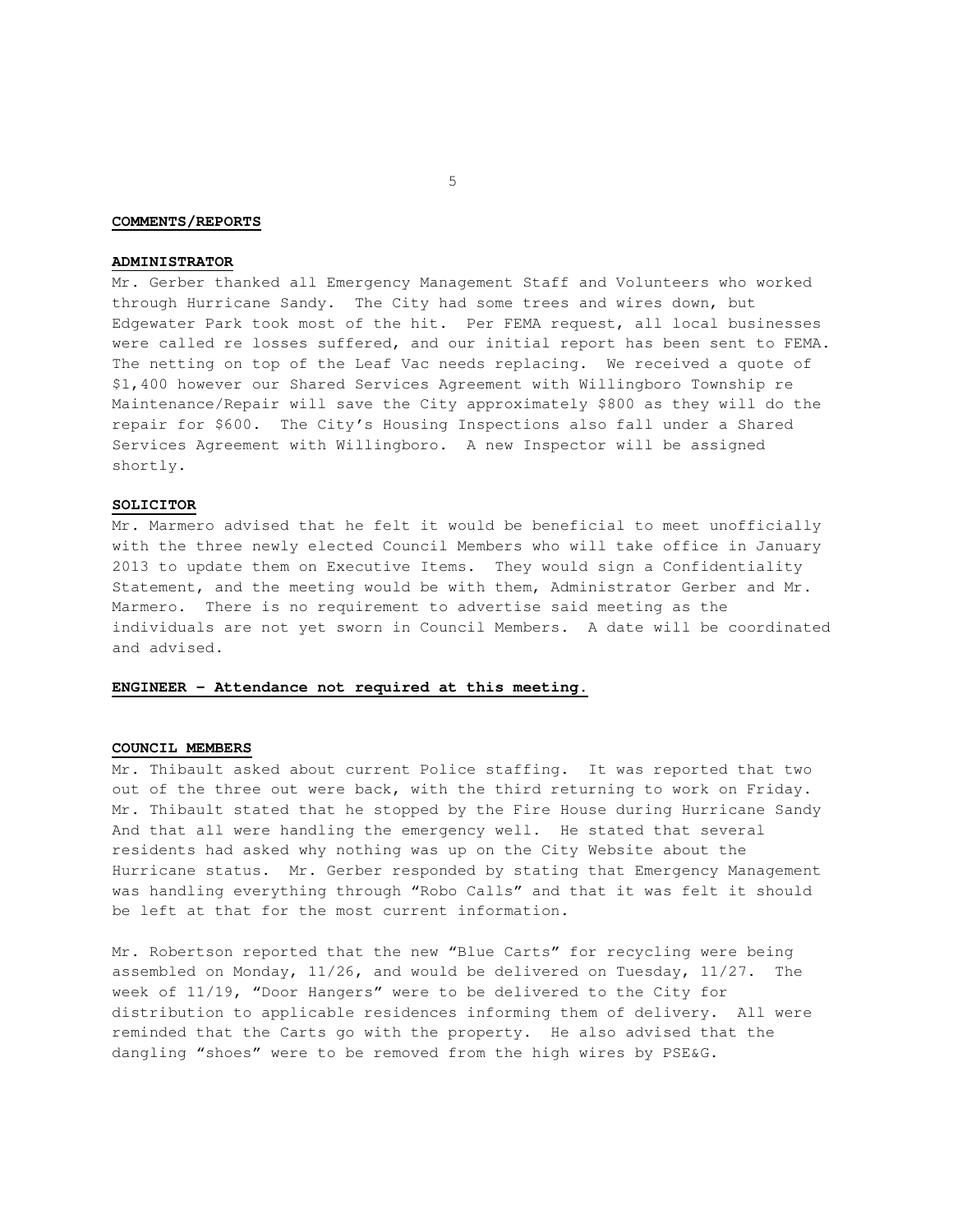## **CLERK**

To better meet time constraints due to scheduled Council meeting dates and the State approval waiting period, Ms. Snyder requested authorization from Council, as is legally permissible, to have Bingo and Raffle Applications approved and submitted to the State by the Municipal Clerk in accordance with Legalized Games of Chance rules and regulations. Motion to Approve by Thibault; Second by Robertson. All in Favor. Motion Carried.

## **PUBLIC COMMENT** – 7:59PM

This portion of the meeting provides the public with an opportunity to ask questions of City Council concerning the City, or to address questions to the Administrator/Director of Public Safety. **Please state you name and address for the record.** 

Public Comment was had by Ms. Bent, Mr. Schwedes, Ms. Thompson, and Mr. Atkinson relative to trash can removal from streets; the Leaf Pickup schedule; the Air Conditioner that remains in the City Hall parking lot area; the Tax Collector's report; "Blue Carts" for paper/cardboard now-"Single Stream" to be advised probably the first half of 2013; the possibility of the new carts being stolen and who is responsible financially for replacement; upcoming changes in the Housing Ordinance to reflect that the carts go "with the property"; Settlement payment amount re Dan Schoen.

There being no further Public Comment, Motion for Executive Session was made at 8:15PM by Thibault; Second by Perkins. All in Favor. Motion Carried.

# **EXECUTIVE SESSION**

# **Resolution 2012-261:**

A Resolution of the Common Council of the City of Beverly to hold Executive Session in accordance with the Open Public Meetings Act, P.L. 1975, Chapter 231, permitting the exclusion of the Public from a meeting in certain circumstances which the Governing Body deem now exist: Discussion to be had on Personnel, Litigation, and Contractual matters.

**ACTION AFTER EXECUTIVE SESSION:** YES\_\_\_\_ (See below) MO\_X\_\_\_

 $\sim$  6